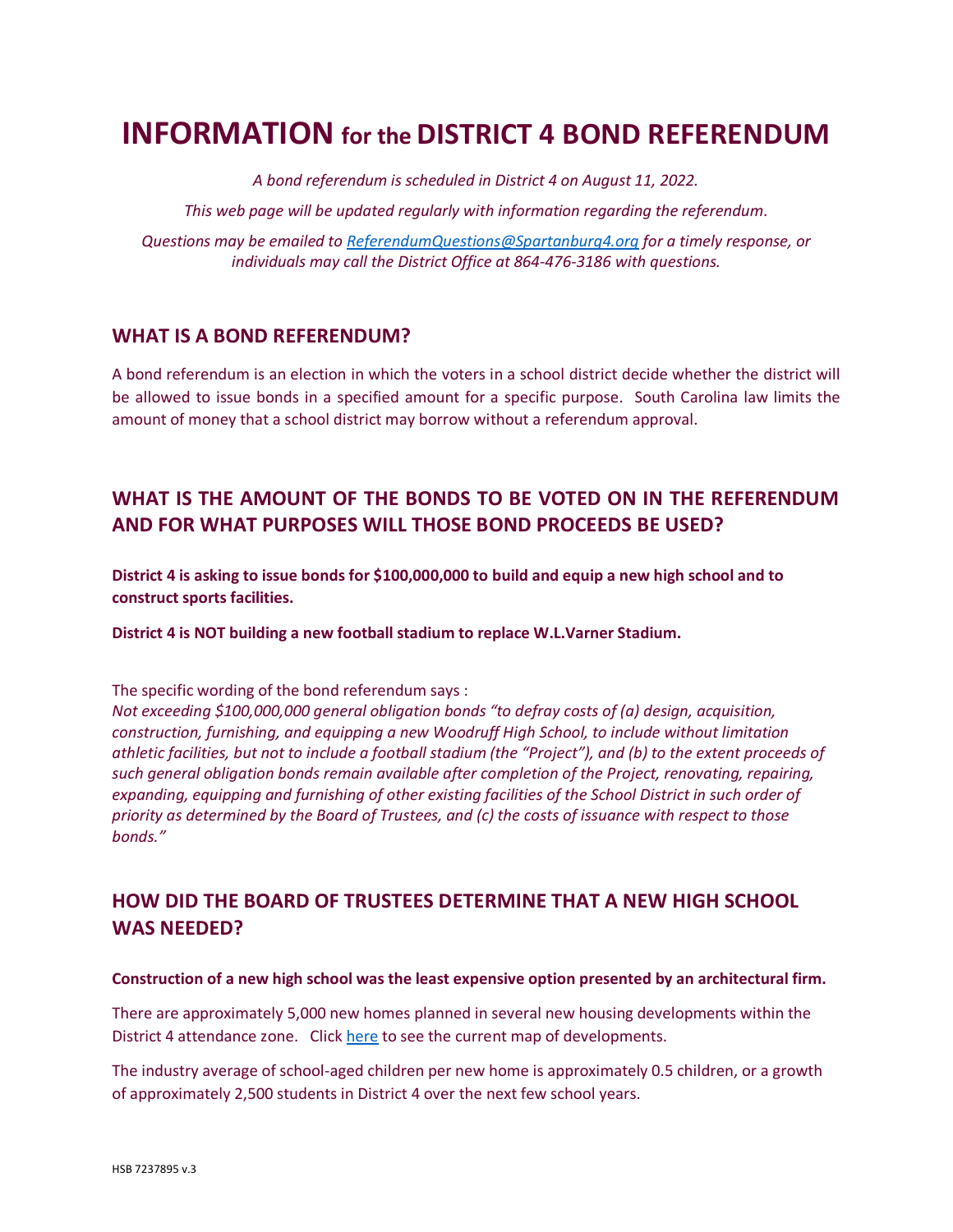All four of the District 4 schools are currently at or nearing capacity.

District 4 consulted with an architectural firm for options to accommodate increasing enrollment.

The architectural firm presented three options:

- 1. Additions and / or renovations to each existing school
- 2. Additions to WPS, WES, WHS, and the construction of a new middle school.
- 3. Construction of a new high school.

Construction of a new high school was the least expensive option.

Construction of a new high school also provides additional space in all current buildings.

A realignment of the grade structure would free up  $10 - 15$  classrooms in each of our current buildings to allow for growth.

SCHOOL RESTRUCTURING PLAN

| <b>SCHOOL NAME</b>           | <b>GRADE LEVELS</b>                  | <b>BUILDING</b>           |
|------------------------------|--------------------------------------|---------------------------|
| <b>Woodruff Primary</b>      | 3-year-old Kindergarten $-1st$       | Current primary school    |
|                              | Grade                                |                           |
| <b>Woodruff Elementary</b>   | $2nd$ Grade – 3rd Grade              | Current elementary school |
| <b>Woodruff Intermediate</b> | $4th$ Grade – $5th$ Grade            | Current middle school     |
| <b>Woodruff Middle</b>       | $6th$ Grade – $8th$ Grade            | Current high school       |
| <b>Woodruff High</b>         | $9th$ Grade - 12 <sup>th</sup> Grade | New building              |

# **WHY DID DISTRICT 4 HAVE TO PURCHASE ADDITIONAL PROPERTY TO BUILD THE NEW SCHOOL?**

**The Office of School Facilities (OSF) and the SC Department of Transportation (SCDOT) would not approve school construction on the parcels of land the district owned. The parcels did not have the approximate 100 acres of space and lacked road access, which would have created unacceptable traffic concerns.** 

The OSF and the SCDOT have the authority to determine if a site is suitable for a new school. District 4 requested these offices evaluate property District 4 currently owned, 49 acres on the east side of Varner Road and 38 acres on the west side of Varner Road. These parcels were not approved.

District 4 searched for other properties. The parcel had to be approximately 100 acres and have sewer access. The Board of Trustees felt strongly the property should also be in close proximity to the other schools but not so close as to cause additional traffic concerns. After an extensive 2 % year search, District 4 purchased acreage on Cross Anchor Road and Allendale Road from 7 different property owners to total 108 acres. City of Woodruff officials have confirmed sewer would be available to the property.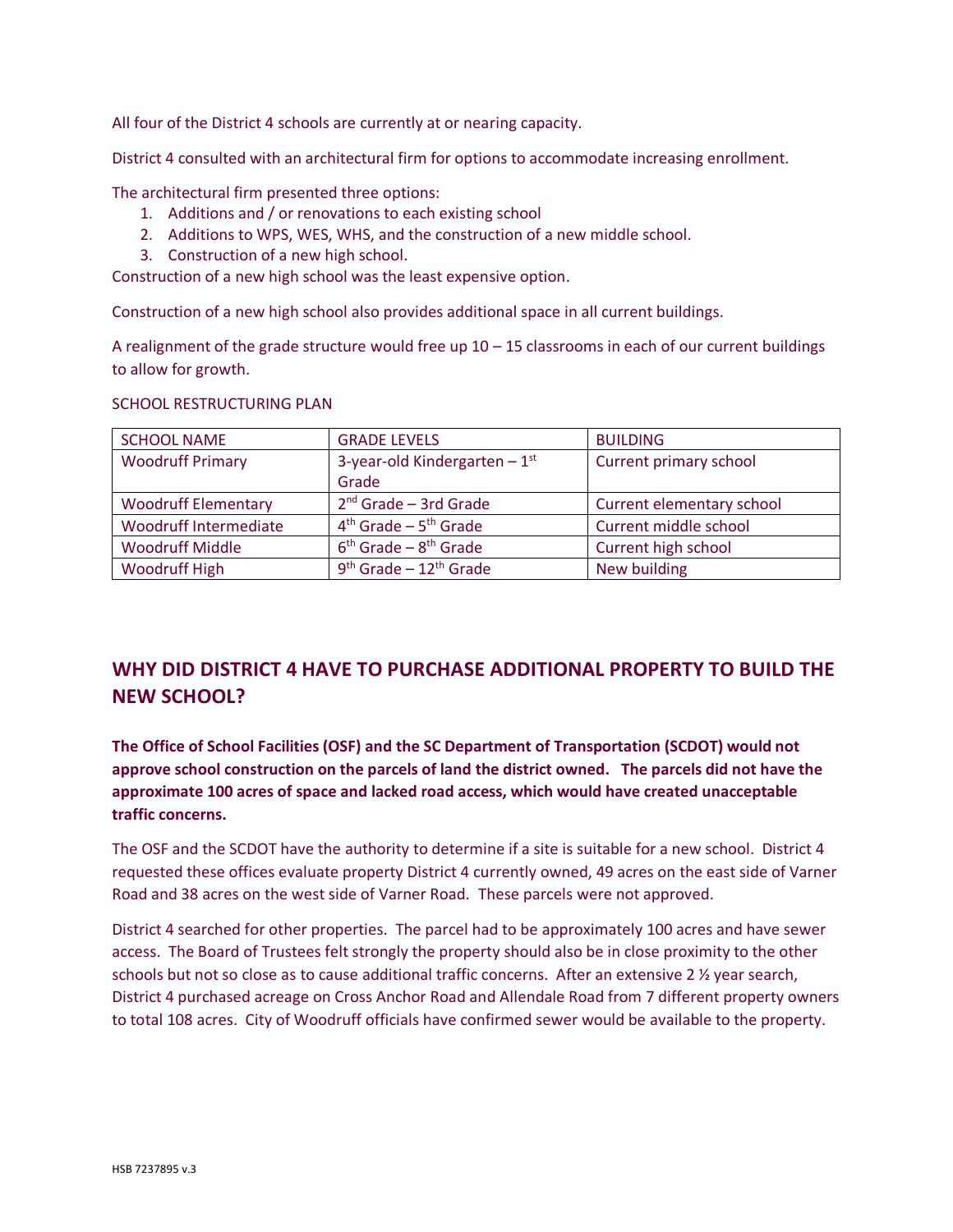## **HOW WILL THIS AFFECT MY TAXES?**

#### **Bonds approved in the referendum will be paid from property taxes levied in District 4, which will require a tax increase.**

Based on projections provided by the District 4's financial advisor, the tax increase on an owner-occupied home not entitled to the homestead exemption with an appraised value of \$100,000 would be \$120 annually. For an owner-occupied home valued at \$200,000, the annual tax increase is projected to be \$240 annually; a home with a \$300,000 value would have an increase of \$360 annually.

For an owner-occupied home entitled to the Homestead Exemption, the tax increase projected to result from the issuance of the bonds would be \$60 annually on a \$100,000 home. For each additional \$100,000 value on property, the annual tax would increase by \$120.

| <b>Home Value</b> | <b>Owner-Occupied Home</b> | <b>Owner Occupied Home with</b> |
|-------------------|----------------------------|---------------------------------|
|                   |                            | <b>Homestead Exemption</b>      |
| \$100,000         | \$120 per year increase    | \$60 per year increase          |
| \$200,000         | \$240 per year increase    | \$180 per year increase         |
| \$300,000         | \$360 per year increase    | \$300 per year increase         |

## **WHAT HAPPENS IF DISTRICT 4 VOTERS DO NOT APPROVE THE BOND REFERENDUM?**

**District 4 will be unable to build a new school building.** 

**Portable classrooms will have to be used to house students as enrollment increases.** 

**Infrastructures such as cafeterias, media centers, and gymnasiums will remain undersized for increasing student body sizes.** 

Without approval by the voters in the referendum, the District can only issue bonds up to its constitutional debt limit, which is equal to 8% of the assessed value of property in the District.

District 4 projects that such amounts will not be sufficient to fund the creation of additional school capacity to meet the schools' projected needs immediately.

District 4's current plan isto use portable units to meet its needs, with the possibility of issuance of general obligation bonds within the District's 8% debt limit from time to time to fund the addition of classrooms in phases, if practical. The current cost for a classroom portable unit is approximately \$250,000.